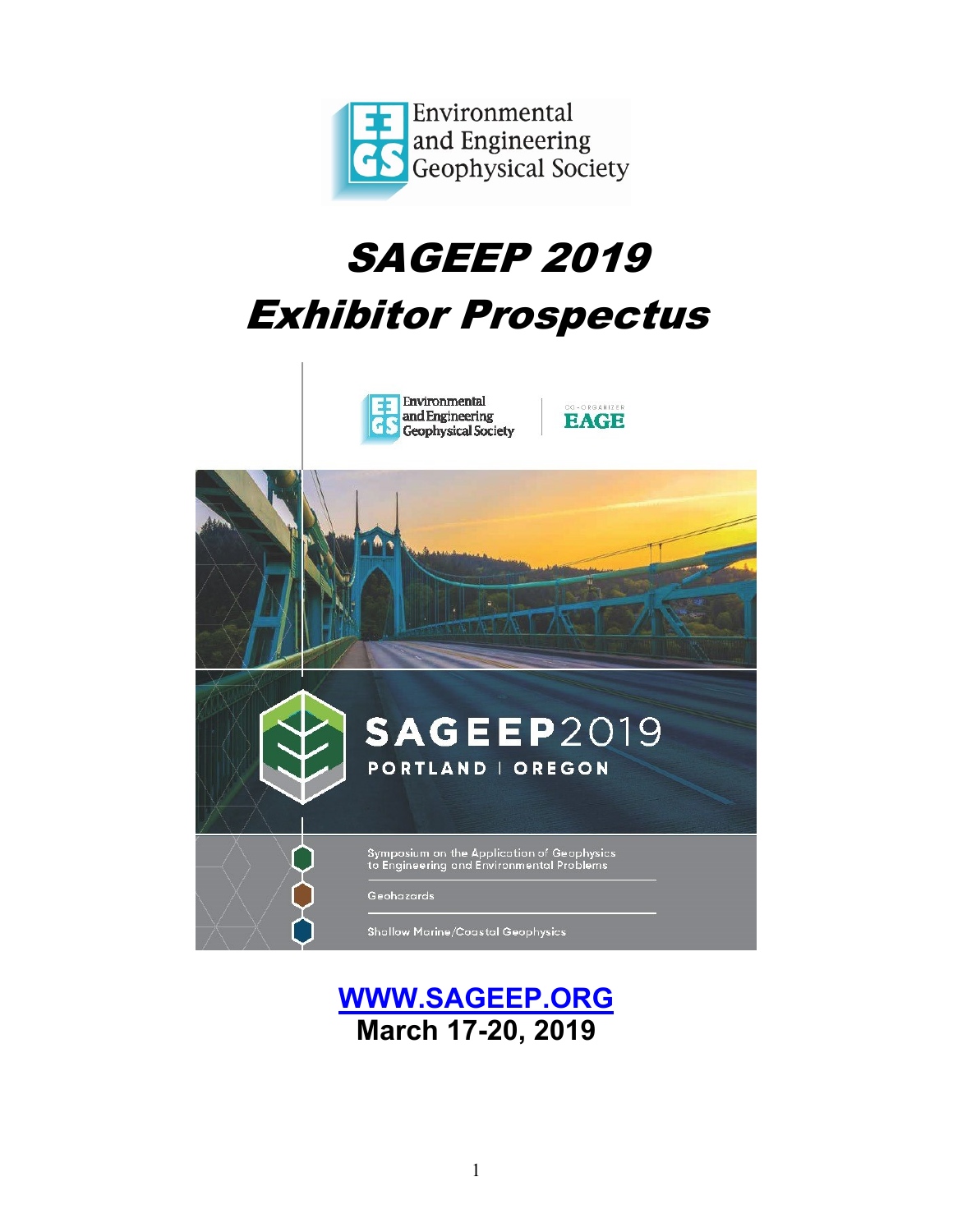## **EXHIBIT PROSPECTUS**

### **Table of Contents**

| <b>Important Dates</b>                    | $\mathfrak{B}$            |
|-------------------------------------------|---------------------------|
| SAGEEP 2019                               | $\mathfrak{S}$            |
| Who should exhibit?                       | 3                         |
| <b>Attendance Profile</b>                 | 3                         |
| <b>Booth Space</b>                        | $\mathfrak{S}$            |
| <b>Booth Space Reservations</b>           | $\mathfrak{S}$            |
| Registration Information                  | $\mathfrak{S}$            |
| <b>Exhibit Hours</b>                      | $\mathfrak{S}$            |
| <b>Exhibitor's Hospitality Events</b>     | $\mathfrak{S}$            |
| Setup and Move-out                        | $\mathfrak{S}$            |
| <b>Support Opportunities</b>              | 3                         |
| <b>Advertising Opportunities</b>          | $\ensuremath{\mathsf{3}}$ |
| <b>Exhibitor Service Kit</b>              | $\ensuremath{\mathsf{3}}$ |
| <b>Promotional Materials</b>              | $\overline{\mathbf{4}}$   |
| <b>Rules and Regulations</b>              | $4 - 6$                   |
| 2019 Exhibitor List (As of 1.8.19)        | $\overline{7}$            |
| <b>Exhibitors Prospectus Summary Page</b> | 8                         |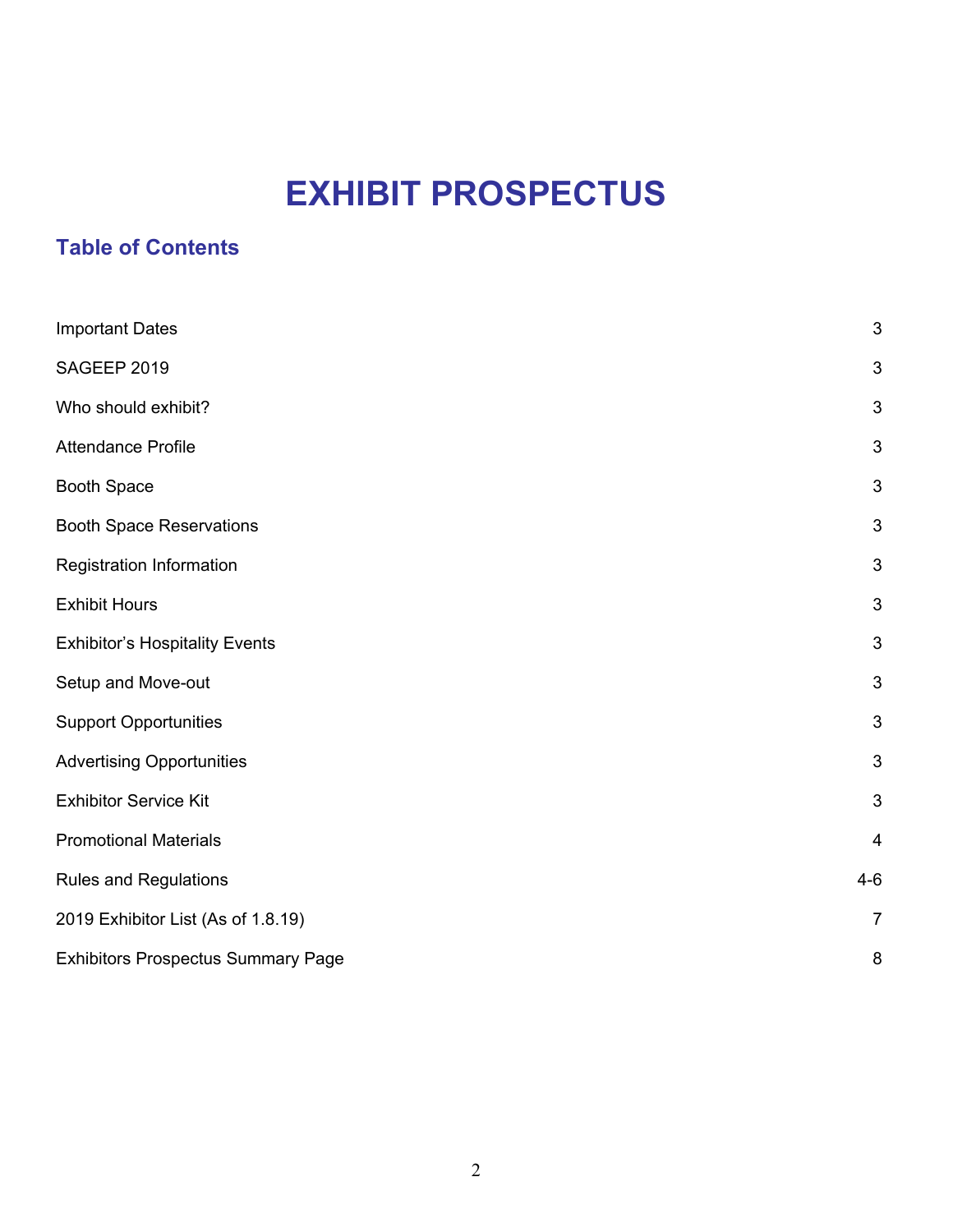# **EXHIBIT PROSPECTUS**

### **SAGEEP 2019**

SAGEEP 2019 will be held at the Portland Marriott Downtown Waterfront hotel located on the scenic and popular Willamette River waterfront area in Portland, Oregon USA. Nearby are popular area attractions, restaurants and over 60 breweries. Environmentally conscious, Portland is frequently awarded the "Greenest City in America" and recognized as one of the most pedestrian and transit-friendly cities in the US. Noted for its stunning views of Mount Hood and the Willamette River, this hotel offers conveniently located sessions and exhibit hall, with special events and luncheons on the second floor with easy escalator and elevator access.

### **Who should exhibit?**

Geophysical, shallow marine, geohazards and geoengineering service companies; developers and distributors of geo-scientific software computer and hardware; college/universities; government agencies; manufacturers and sales representatives of geophysical and geo-scientific instruments, equipment, and related supplies; publishers of scientific books and journals; research institutes; and scientific associations and societies. EEGS retains the right to determine the eligibility of an exhibitor.

### **Attendance Profile**

Approximately 400 professionals in the environmental and engineering geophysical community will attend this year's event. Attendance typically includes 60% private industry, 17% academic/research facilities, 14% government agencies, and 9% students. 81% of the attendees were from the United States, 11% from international countries, and 8% from Canada.

### **SAGEEP 2019 Opportunities for Visibility**

There are several ways for companies to gain visibility at SAGEEP:

**Exhibiting** 

Participating in the Outdoor Equipment Demonstrations Sponsoring Events

Advertising in the Conference Program and special issues of *FastTIMES* (SAGEEP *FastTIMES*)

Including Your Marketing Flyer in the Conference Bag

### **Exhibit Booth**

| Corner Booth Premium:     | $\mathcal{S}$ | 50.00 US      |
|---------------------------|---------------|---------------|
| Booth Rental (Package 1): |               | \$2,085.00 US |
| Booth Rental (Package 2): |               | \$2,110.00 US |

*Booth (Package 1) rental includes*:

- One 8X10 Booth
- One 6' OR 4' draped table
- **Two Chairs**

*Booth (Package 2) rental includes*:

One 8X10 Booth

- One Bistro Table
- Two Bistro Chairs

#### *All Booth Packages Include*:

- One 8' high back wall draping and 3' high side wall draping
- ID sign
- Booth Cleaning
- One Wastebasket
- One delegate badge
- Two exhibitor badges
- Company listing and description in Conference Program
- Company listing on SAGEEP website with link to your website & FT
- One electronic list of pre-registered attendees
- One electronic list of all attendees sent after the event
- Opportunity to purchase advertising in the Conference
- Program and special *FastTIMES* issue
- Opportunity to be a sponsor of special events
- Morning/afternoon refreshment breaks in the exhibit hall
- 5 **Complimentary** Guest Passes for Mon, Tues or Wed., March 18, 19 or 20, 2019.

#### **Booth Space Reservations**

Booth assignments are made upon receipt of application and payment. Refer to Section 4, Application and Assignment of Space in the Rules and Regulations section of this prospectus for complete information.

#### **Registration Information**

Exhibiting companies receive one complimentary conference registration and two complimentary exhibit personnel registrations for each paid 8' x 10' booth space occupied. Additional personnel registrations may be purchased at the \$65 exhibitor registration fee. Exhibitor registration fees include all printed program materials and admission to food and beverage events held in the exhibit hall.

### **Exhibit Hours (Preliminary schedule will finalized early January, 2019)**

| Saturday, March 16  | 3:00 pm $-$ 5:00 pm (Move-in)  |
|---------------------|--------------------------------|
| Sunday, March 17    | 8:00 am $-$ 3:00 pm (Move-in)  |
| Sunday, March 17    | 5:30 pm $-8:00$ pm             |
| Monday, March 18    | 10:00 am $-$ 4:00 pm           |
| Tuesday, March 19   | 10:00 am $-$ 4:00 pm           |
| Wednesday, March 20 | 10:00 am $-$ 3:00 pm           |
| Wednesday, March 20 | 3:01 pm $-$ 8:00 pm (Move-out) |
|                     |                                |

#### **Setup and Move-out**

All exhibits must be set up by 3:00 pm on Sunday, March 17, 2019. The hall closes and exhibitors are asked to vacate their booths while final preparations are made by the Official Service Contractor. Exhibit move-out must be completed by 8:00 pm, Wednesday, March 20, 2019. **Move-out prior to 3:01 pm Wednesday is not permitted.**

#### **Exhibitor Service Manual**

Service manuals are e-mailed to exhibiting companies and available on the web site (www.eegs.org/SAGEEP 2019/Exhibiting-Sponsorship). The manual includes information about the Exhibit hall and equipment rental, etc.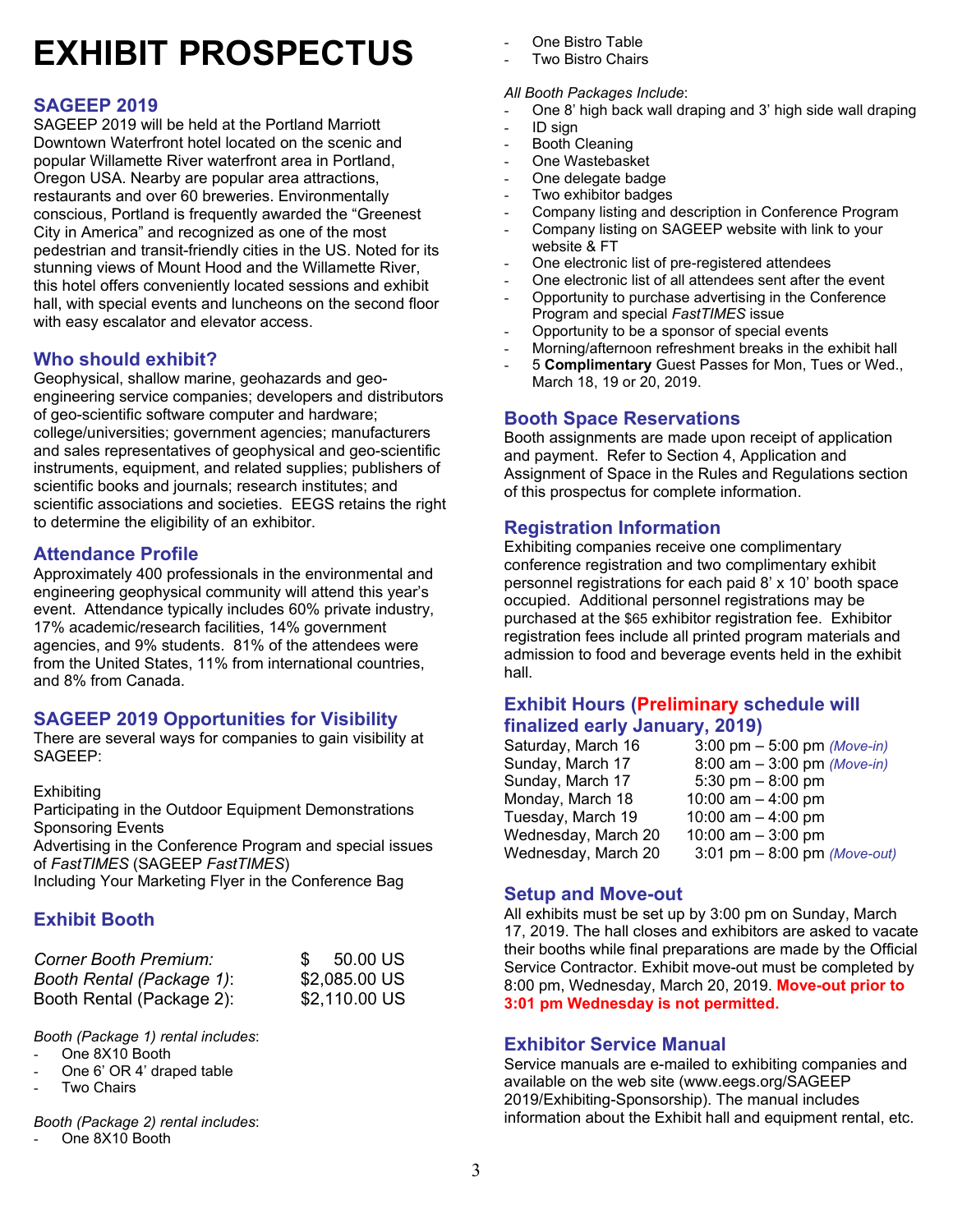To ensure proper setup on-site, please fill out and return the necessary forms by the deadline indicated on each.

#### **Promotional Materials**

Confirmed exhibitors are encouraged to promote the meeting through the following opportunities:

- Guest passes into the Exhibit Hall are available to exhibitors each day of the conference. *Note:* **On Monday, Tuesday or Wednesday, March 18-20, 2019, five guest passes will be available** *at no charge* **for visitors.** For passes numbering over 5, there is a \$20 fee each. Please distribute these to your customers to encourage them to visit your exhibit booth.
- An electronic mailing list (not including email address unless permission has been granted) of pre-registered attendees is available after the early registration deadline (TBD). Use this electronic list to mail your guest passes and your promotional materials.
- After the event, an electronic mailing list (not including email address) of all meeting registrants will be sent to participating exhibitors.

#### **Support Opportunities**

SAGEEP offers a unique opportunity for exhibitors to participate in its support beyond the exhibit hall. Opportunities include:

| <b>Full Day Coffee Breaks in Exhibit Hall</b>                    | \$1,000.00  |
|------------------------------------------------------------------|-------------|
| <b>Ice Breaker in Exhibit Hall</b>                               | \$1,000.00  |
| <b>Half Day Coffee Breaks (AM/PM)</b>                            | 500.00<br>S |
| <b>SAGEEP Mobile Application Sponsor</b>                         | \$1,500.00  |
| <b>Printed Program Book Sponsor</b>                              | 500.00<br>S |
| <b>Technical Program Session Sponsor (per</b><br><b>Session)</b> | \$500.00    |

**Delegate Bag Sponsorship (SOLD OUT)**

#### **Advertising Opportunities**

Increase the visibility of your company and its products and/or services by advertising in the official SAGEEP Conference Program (distributed to all meeting registrants) and special SAGEEP *FastTIMES* issue. This is a great way to make sure that your information is seen by all attendees. An advertising order form is included in this prospectus with complete details on pricing and submission formats. If you have questions, please contact Jackie Jacoby at the EEGS office phone: 303.531.7517.

#### **Rules and Regulations**

**1. Purpose of Exhibit.** The Symposium on the Application of Geophysics to Engineering and Environmental Problems is sponsored by the Environmental and Engineering Geophysical Society, a not-for-profit corporation (hereinafter called "Society"). The purpose of the exhibits is to complement the Society's educational and scientific sessions by enabling registrants to see, hear, examine, question, and

evaluate the latest developments in products, equipment, and services related to the interests and educational values of the Society.

- **2. Eligibility.** Only those applicants whose exhibits serve the purpose set forth in Section 1 above will be considered eligible to apply for exhibit space. Society reserves the right to determine such eligibility of exhibit for inclusion in the program, either before or after proper execution of this contract.
- **3. General.** Society shall have full power in the interpretation and enforcement of all rules and regulations governing exhibitors. All matters and questions not covered by the rules and regulations shall be subject to final judgment and decision of the Society. All decisions so made shall be binding on all parties affected by them as by the original regulations. Regulations may be amended at any time by the Society upon written notice by the Society to such exhibitors as may be affected by them.
- **4. Application and Assignment of Space.** To apply for space, the application must be completed and returned to the Society. The Society will start space assignments upon completion of the floor plan. The Society will attempt to honor applicants' preferences for space to the extent allowed by the availability of the requested space, size requirements, and proximity to competing firms. The Society reserves the right to reassign space and/or modify the floor plan as necessary to enhance the exhibit. Actual dimensions and locations may vary from those described on the floor plan.
- **5. Forfeiture of Space.** Space not claimed or occupied prior to 12:00 p.m. (noon) on Sunday, March 17, 2019 and for which no special arrangements have been made, may be resold or reassigned by the Society, without obligation on the part of the Society for any refund whatsoever. Special arrangements must be made in writing by March 4, 2019 and confirmed by the Society.
- **6. Subletting of Space.** Exhibitors shall not assign or sublet any space allotted to them and shall not advertise or display goods other than those manufactured or sold by them in the regular course of their business. Only products and/or services that have been described in the application may be exhibited. No person, firm, or organization that has not contracted with the Society for occupancy of space will be permitted to display or demonstrate any products, processes or services, solicit orders, wear exhibitor identification badges, or distribute advertising or other materials at the exhibition. Any infringement of this regulation will result in prompt removal of the offending person(s). Character of the exhibits is subject to the approval of the Society. Society reserves the right to remove exhibits or parts of exhibits that reflect against the character of the meeting at any time before and/or during the exhibition. This applies to displays, literature, advertising, novelties, souvenirs, conduct of persons, etc. Society does not in any manner endorse any of the products or services related to the exhibits which have been accepted for display during the meeting.
- **7. Payment.** Exhibit fees are as listed elsewhere herein. Applications will not be processed nor space assigned without the required payment accompanying the Application. Exhibitors will not be allowed to occupy assigned space until all funds due the Society are paid in full. Credit card payments are accepted. Checks should be payable in U.S. funds (or drawn on US banks) to the Environmental and Engineering Geophysical Society. Wire transfer funds are accepted and will be assessed a fee to equal the charge by the EEGS bank for this service. Contact Micki Allen [\(mickiallen@marac.com\)](mailto:mickiallen@marac.com) for bank information and approximate fee to be assessed.
- **8. Refund for Cancellation.** Notice of cancellation of space, including space reduction, must be in writing. Where notice is received on or before January 4, 2019, the Society will retain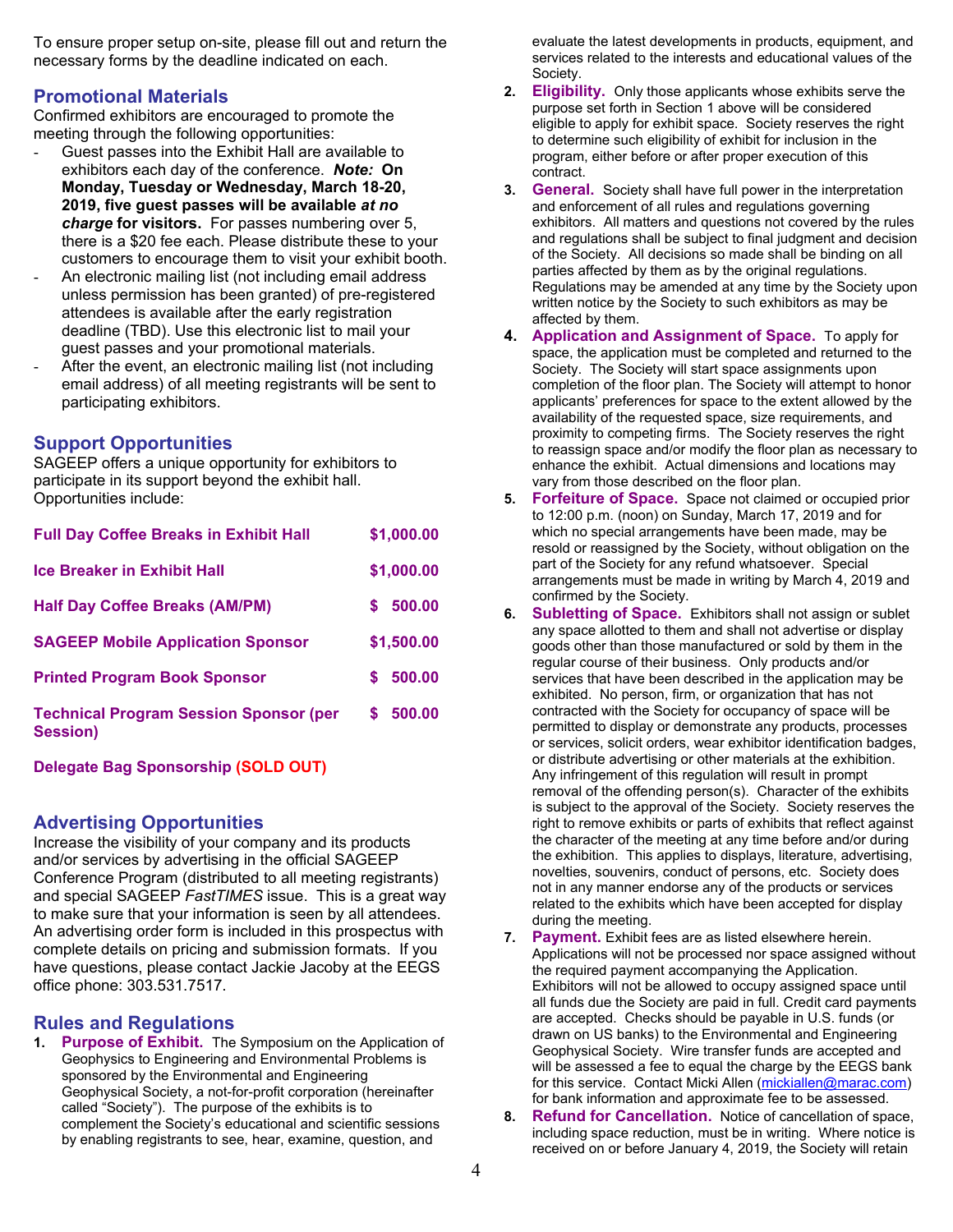or be entitled to 50% of the total fee due. Where notice of cancellation is received after January 4, 2019, the Society will retain or be entitled to 100% of the total fee due.

- **9. Registration and Badges.** Admission to the exhibit hall will be by official Society badge only, which must be worn at all times. Spouses, children over the age of six (6), and guests not registered for the meeting may register at the Exhibitor Registration Booth to receive an exhibit hall pass for admission. Parents or legal guardians shall be required to sign a release and waiver of claim for children between the ages of six (6) and eighteen (18) and must accompany them at all times while in the exhibit hall. Children under the age of six (6) are not allowed in the exhibit hall. Each exhibiting company will be entitled to three (3) complimentary registrations for each booth space occupied. The Society is not responsible for lost badges. Additional personnel must pay the exhibitor registration fee. False certification of individuals as exhibitor representatives, misuse of exhibitor badges, or any method or device used to assist unauthorized persons to gain admission to the exhibit floor will be cause for expelling the violators from the exhibit, banning them from further entrance to the exhibit floor, and removing the exhibit from the floor without obligation on the part of the Society whatsoever. Exhibits shall be staffed by qualified individuals who are bona fide employees or representatives of the exhibitor. (See Section 6, Subletting of Space.) An exhibitor directly responsible for the conduct and appearance of the exhibitor's employees or agents must be present in the exhibit during all open hours.
- **10. Installation, Opening, and Dismantling of Exhibits.** The tentative hours designated for installation, exhibiting, and dismantling are as listed herein. Any changes to the schedule will be communicated to all confirmed exhibitors. All exhibits must be fully installed by 3:00 p.m., Sunday, March 17, 2019. Crated exhibit material in the booths not uncrated and set up by 12:00 p.m., Sunday, March 17, 2019, or for which prior setup arrangements have not been made, will be set up by the Official Service Contractor at the exhibitor's expense or removed from the hall. Prior late setup arrangements must be made in writing no later than March 1 to the Exhibit Manager. This same policy applies to dismantle after 8:00 p.m., Wednesday, March 20, 2019. (See Section 5 "Forfeiture of Space.") Exhibits must remain intact until 3:00 p.m., Wednesday, March 20, 2019. Dismantling prior to 3:00 p.m. will result in a penalty of 25% of the total booth fees and may result in a ban from future exhibit participation. Exhibits must be removed from the hall by 8:00 p.m., Wednesday, March 20, 2019. The exhibitor must surrender the space occupied in the same condition as it was in at the commencement of occupation, ordinary wear excepted.

#### **11. Booth Equipment/Carpeting/Construction and**

**Arrangements.** Standard booth equipment consists of drape, color(s) to be determined by Society, assembled on aluminum stanchions and telescopic crossbars; back 8' high and side rail dividers 36" high, and fascia bearing exhibitor's name and booth number. All additional decoration or construction will be at the exhibitor's expense. No construction in a linear exhibit booth shall exceed 8' in height or 10' in height for perimeter wall booth. Construction that extends above the 36" side rail dividers shall not extend more than one half the distance from the back wall of the exhibit to the front of the exhibit space. Island configuration booths are exempt from the above height limitations; island exhibits may occupy 100% of the rental space, but must maintain a 50% see-through effect on that portion of the booth set up to 8' in height. A drawing of island booths must be submitted to the Society for design approval no later than February xx, 2019. If the drawing is not submitted and construction is determined to be in violation of the above restrictions, the Society has the right to prohibit assembly of the booth. Island exhibits may extend to the ceiling of the exhibit hall. If there are concerns about the ceiling height, contact the Society. Signs, parts of exhibits or any other exhibit material are not to be suspended from or attached to the ceiling of the exhibit hall without the express written consent of the Society. Any portion of an exhibit that obstructs the view or interferes with privileges of other exhibitors, extends beyond the designated booth space, or for any reason becomes objectionable at the discretion of the Society, must immediately be modified or removed by the exhibitor. Exposed parts of the display must be finished so as to present an attractive appearance when viewed from the aisles or adjoining exhibits and not be objectionable to their exhibitors and/or the Society, or such will be draped by the Society and billed to the exhibitor. Each booth must be constructed or arranged in such a manner as to accommodate its viewing audience inside the booth, to discourage the formation of a standing crowd in the aisles. Exhibitors planning special displays are required to submit drawings in advance for approval by the Society no later than Feb. 15, 2019.

- **12. Americans with Disabilities Act.** Exhibitor agrees to indemnify and hold the Society harmless from any and all liability, claims, fines, penalties, and reasonable attorneys' fees arising from any failure by exhibitor to comply with those requirements of the Americans with Disabilities Act, and any other federal, state, and local laws and regulations intended to provide equal access for persons with disabilities, applicable to the exhibitor's exhibit.
- **13. Flammable Materials.** Combustible decorations such as crepe paper, tissue paper, cardboard, corrugated paper, etc., shall not be used. Helium balloons of any size and/or description are expressly forbidden. All packing containers, excelsior, wrapping paper, etc., are to be removed from the floor and must not be stored under tables or behind displays. Exhibitors must accept full responsibility for compliance with national, state, and local fire regulations.
- **14. Contractor Services.** The Society will select an Official Service Contractor to provide all the services in the exhibit area. Complete information, instructions, and schedule of prices regarding shipping, drayage, labor for installing and dismantling, furniture, cleaning, carpets, etc., will be included in the Exhibitors Service Manual, which will be emailed to exhibitors and also available on line after 1/14/19. An exhibitors' service desk will be maintained during the exhibition to facilitate additional services requested. Any exhibitor using the services of an outside contractor must provide the following information to the Exhibits Manager no later than February 4, 2019: name and address of contractor, name of supervisor in attendance, name(s) and/or number of regular employees in attendance, certificate of liability and workers compensation insurance, written statement that such contractor will comply with all rules and regulations of the show including observance of local labor rules and regulations and assurance that the non-official contractors will be responsible to the Society's Official Service Contractor regarding move-in and move-out scheduling. Labor other than permanent employees of the display firm and/or the exhibiting company must be furnished through the Official Service Contractor. Only material and equipment that the exhibiting company owns may be used in its exhibit space; other items used in the booth shall be provided by Societyapproved contractors.
- **15. Booth Activities.** Business activities, circulars, and advertising material of the exhibitor shall be conducted and/or distributed within the booth assigned to the exhibitor. Exhibitors shall be required to keep the assigned exhibit space in good order at all times. Exhibitors may not place anything in the aisles during the open hours. Side-show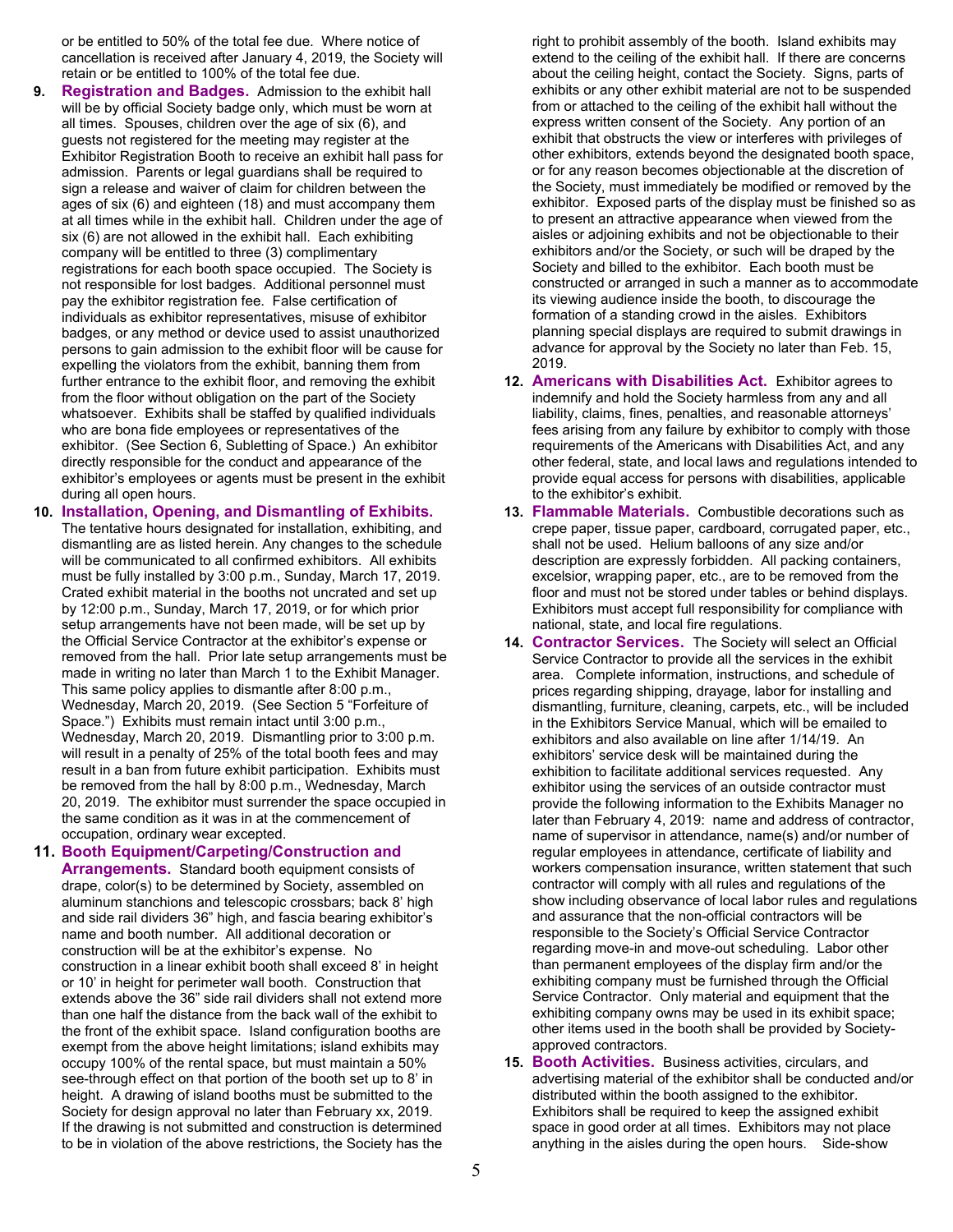tactics considered to be objectionable and not in the best interest of the Society and its purpose of education will be expressly prohibited. Audio-visual and other sound and attention-getting devices are permitted only in such intensity as, in the opinion of the Society, does not interfere with the activities of other exhibitors. Films purely for entertainment, without educational or informational value, will not be permitted. Exhibitor will obtain any and all licenses or grants of authority required of exhibitors under the copyright laws, including but not limited to, those relating to the performance of music, and present the Society with a copy of such license or grant no less than thirty (30) days prior to the start of the exhibit.

- **16. Selling Restrictions.** Neither the exhibitor nor its agents, employees, contractors, or anyone connected with or authorized by the exhibitor, shall conduct or permit any sales in the exhibit area involving delivery on the floor.
- **17. Canvassing by Non-exhibitors.** The exhibit is limited to registered attendees of the Society, representatives of business firms, manufacturers, professional organizations, and dealers who have contracted or paid for space assignments. No other person or concern will be permitted to demonstrate their products or distribute advertising materials in the exhibit hall.
- **18. Liability.** Exhibitor agrees to protect and hold the Society and hotel forever harmless from damages or charges imposed for any violation of any law or ordinance whether occasioned by the negligence of the exhibitor or those holding under the exhibitor, as well as to strictly comply with the applicable terms and conditions contained in the agreement between the exhibit hall and the Society regarding the exhibit premises as disclosed to exhibitors by Society. Further, the exhibitor assumes responsibility and agrees to indemnify, defend and hold harmless the Society, the Official Service Contractor, and the hotel and the Hotel's owner, and their respective owners, managers, subsidiaries, affiliates, agents and employees from and against any claims or expenses arising out of the use of the exhibition premises.
- **19. Insurance.** Property of the exhibitor is understood to remain under its custody and control in transit to and from and within the confines of the meeting facility. The Society does not maintain insurance covering exhibitor's property. Exhibitors shall carry comprehensive liability coverage, including premises operations and contractual liability coverage of at least \$1,000,000 for personal injury liability, \$1,000,000 for property damage liability, and statutory workers compensation with employer's liability with a limit of at least \$100,000. Exhibitors will furnish certificates of insurance if requested by the Society.
- **20. Security.** Although security personnel will be provided by the Society to provide protection of the overall exhibit area, the Society, Official Service Contractor, and the convention center shall have no liability whatsoever for theft, loss, or damage to property belonging to exhibitors, their agents, employees, business invitees, visitors, or guests. (See Section 19, Insurance.)
- **21. Change of Location or Cancellation of Exhibition.** If, for any reason, the selected location is not available or should other contingencies prevail, which, in the opinion of the Society, would prohibit or greatly limit attendance, the Society, at its discretion, has the right to cancel the exhibition or move it to another facility or city. In the event that the exhibit premises shall be destroyed or damaged or if the exhibition fails to take place as scheduled or is interrupted and/or

discontinued or access to the premises is prevented or interfered with by reason of any strike, lockout, injunction, act of war, act of God, emergency declared by any governmental agency, or by the Society for any other reason beyond the Society's control, this contract may be terminated by the Society. In the event of such termination, the exhibitor waives all damages and claims for damages and agrees that the sole liability of the Society will be to return to exhibitors their space payment less a pro rata share of costs and expenses incurred and committed by the Society Meeting.

- **22. Society Logo.** The Society logo is the exclusive property of the Society, and may not be used in any way, i.e., promotion, literature, giveaways, etc., by anyone for any purpose without specific written Society approval. However, exhibitors are encouraged to promote SAGEEP by using the logo in various marketing efforts – help us gain even greater visibility for SAGEEP exhibitors, registrants and guests – request official logos for your marketing materials by contacting Micki Allen [\(mickiallen@marac.com\)](mailto:mickiallen@marac.com).
- **23. Meetings.** No exhibitor shall hold any formal meetings or hospitality events that conflict with the Society's Meeting.
- **24. Interpretation and Enforcement.** These rules and regulations become part of the contract between the Exhibitor and the Society upon signing of the application. The Society has full powers of interpretation and enforcement and may amend these rules and regulations at any time. All matters in question not covered herein are subject to the decision of the Society and all decisions made shall be binding on all parties affected by them as by the original rules and regulations. Exhibitors or their representatives who fail to observe these conditions of contract or who, in the opinion of the Society, conduct themselves in an unethical manner may be immediately dismissed from the exhibit area without refund or appeal.
- **25. Laws Applicable.** This contract shall be governed by the laws of the State of Colorado. Exhibitors agree to abide by the rules and regulations of the venue and any applicable unions.
- **26. Default.** Exhibitors will not be permitted to set up their exhibits, or will be subject to eviction without refund, if this contract is violated.
- **27. Severance of any Provision.** Should any part of this contract be found by a court of law or equity to be void, unconstitutional, or unenforceable, the remaining provisions of this contract shall remain in effect and enforceable.
- **28. Communications.** Direct all communications pertaining to exhibits to:

Attn: Micki Allen, Exhibits Manager Marac Enterprises 146 Sparks Avenue Toronto, Ontario, M2H 2S4, Canada Tel: 1.905.474.9118 Fax: 1.905.474.1968 Email[: mickiallen@marac.com](mailto:mickiallen@marac.com)

**29. Exhibitor Housing.** Exhibitors can make online or telephone reservations (1-877-901-6632. Please refer to the SAGEEP Symposium at the Portland Downtown Waterfront Marriott on 3/15/19), on a first come, first served basis at the host hotel by the cutoff date, Feb. 21, 2019. Access the SAGEEP web site<https://www.sageep.org/venuehotel> for the online reservation link and reservations phone number). Hotel Reservations should be made as early as possible.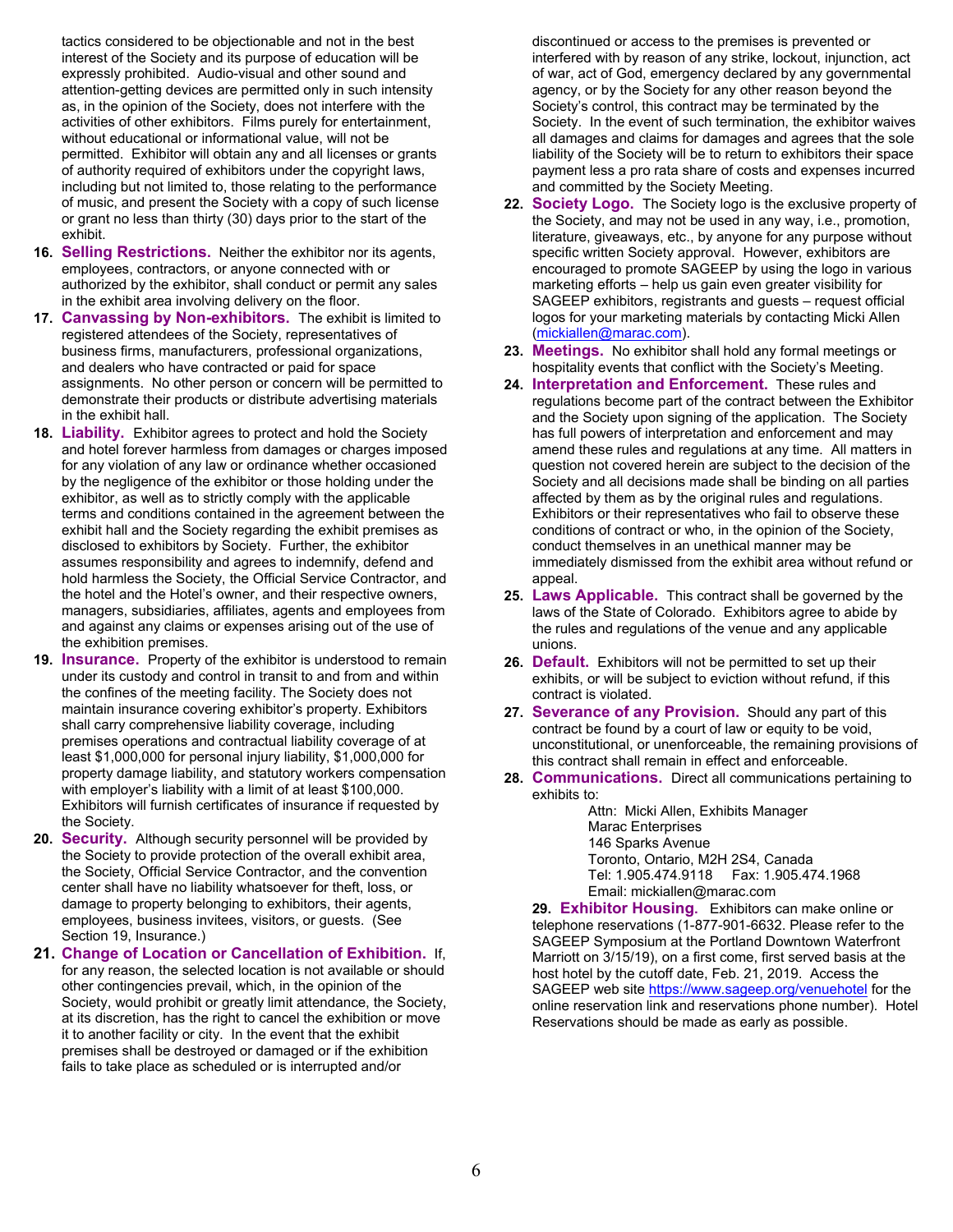### **SAGEEP 2019 Preliminary Exhibitor List (as of 1.8.19)**

Aarhus GeoSoftware Abitibi Geophysique Advanced Geosciences, Inc. Applied Acoustic Engineering, Ltd. DMT GmbH & Co. KG European Association of Geoscientists and Engineers (EAGE) Exploration Instruments, LLC Foerster Instruments, Inc. Geodevice, LLC Geogiga Technology Corporation Geomatrix Earth Science Ltd. Geometrics, Inc. Geonics Limited Geophysical Survey Systems, Inc. (GSSI) Geosoft GF Instruments **GISCO** Guideline Geo USA I\*GIS Impulse Radar IRIS Instruments LIM Logging Meter Group, Inc. Mount Sopris Instrument Company, Inc. Multiphase Technologies, LLC RadExPro Robertson Geologging (USA) Inc. The R.T. Clark Companies, Inc. Seismic Source Company Society of Exploration Geophysicists (SEG) Sensors & Software, Inc. Subsea Technologies, Inc. Terraplus Inc. Vista Clara Inc.